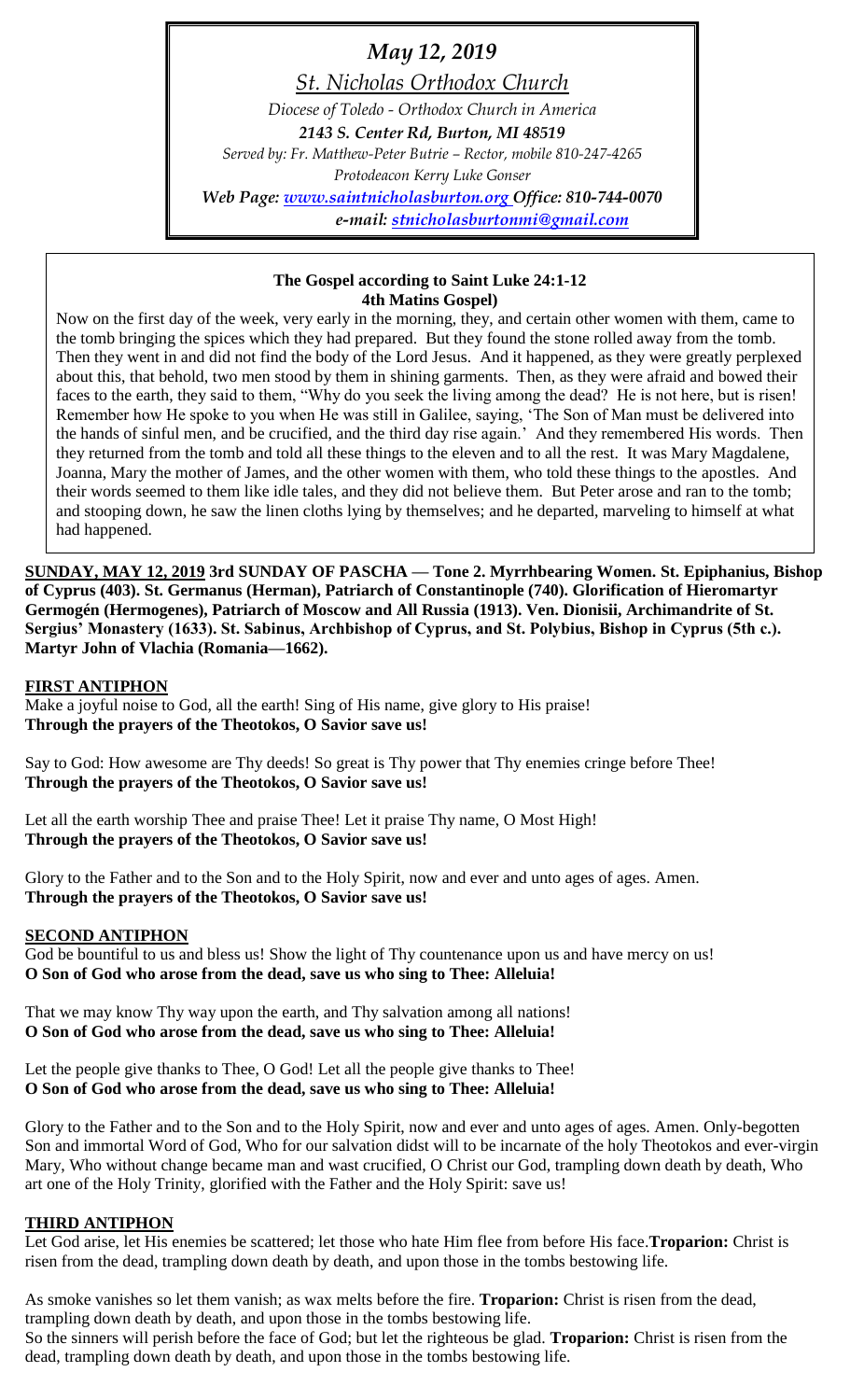This is the day which the Lord has made! Let us rejoice and be glad in it! **Troparion:** Christ is risen from the dead, trampling down death by death, and upon those in the tombs bestowing life.

### **TROPARIA**

**(Tone 2)** When Thou didst descended to death, O Life Immortal, Thou didst slay Hell with the splendor of Thy Godhead. And when from the depths Thou didst raise the dead, all the powers of heaven cried out: O Giver of Life, Christ our God, glory to Thee!

**(Tone 2)** The angel came to the myrrhbearing women at the tomb and said: "Myrrh is meet for the dead, but Christ has shown Himself a stranger to corruption! So proclaim: 'The Lord is risen, granting the world great mercy!'"

**(Tone 2)** The noble Joseph, when he had taken down Thy most pure Body from the tree, wrapped it in fine linen and anointed it with spices, and placed it in a new tomb. But Thou didst rise on the third day, O Lord, granting the world great mercy.

**(Tone 4)** In truth you were revealed to your flock as a rule of faith, a model of meekness, and teacher of abstinence, so you won the heights by humility, and riches by poverty, O Holy Father Nicholas, intercede with Christ God to save our souls.

### **KONTAKION**

**(Tone 8)** Thou didst descend into the tomb, O Immortal; Thou didst destroy the power of Death. In victory didst Thou arise, O Christ God, proclaiming Rejoice!" to the myrrhbearing women, granting peace to Thy apostles, and bestowing resurrection on the fallen.

### *The Prokeimenon in the Sixth Tone:* **O Lord, save Thy people / and bless Thine inheritance! v. To Thee, O Lord, will I call. O my God, be not silent to me.**

**THE READING FROM THE ACTS OF THE HOLY APOSTLES (6:1-7)** Now in those days, when the number of the disciples was multiplying, there arose a complaint against the Hebrews by the Hellenists, because their widows were neglected in the daily distribution. Then the twelve summoned

the multitude of the disciples and said, "It is not desirable that we should leave the word of God and serve tables. Therefore, brethren, seek out from among you seven men of good reputation, full of the Holy Spirit and wisdom, whom we may appoint over this business; but we will give ourselves continually to prayer and to the ministry of the word. And the saying pleased the whole multitude. And they chose Stephen, a man full of faith and the Holy Spirit, and Philip, Prochorus, Nicanor, Timon, Parmenas, and Nicolas, a proselyte from Antioch, whom they set before the apostles; and when they had prayed, they laid hands on them. Then the word of God spread, and the number of the disciples multiplied greatly in Jerusalem, and a great many of the priests were obedient to the faith.

### *Alleluia, Tone 8*

### *v:* **Lord, Thou hast been gracious to Thy land; Thou hast restored the fortune of Jacob.**

#### *v:* **Mercy and truth have met, righteousness and peace have kissed each other.**

**THE HOLY GOSPEL ACCORDING TO MARK (15:43-16:8)** At that time Joseph of Arimathea, a respected member of the council, who was also himself looking for the kingdom of God, took courage and went to Pilate, and asked for the body of Jesus. And Pilate wondered if he were already dead; and summoning the centurion, he asked him whether he was already dead. And when he learned from the centurion that he was dead, he granted the body to Joseph. And he bought a linen shroud, and taking him down, wrapped him in the linen shroud, and laid him in a tomb which had been hewn out of the rock; and he rolled a stone against the door of the tomb. Mary Magdalene and Mary the mother of Joses saw where he was laid. And when the sabbath was past, Mary Magdalene, and Mary the mother of James, and Salome, bought spices, so that they might go and anoint him. And very early on the first day of the week they went to the tomb when the sun had risen. And they were saying to one another, "Who will roll away the stone for us from the door of the tomb?" And looking up, they saw that the stone was rolled back; -- it was very large. And entering the tomb, they saw a young man sitting on the right side, dressed in a white robe; and they were amazed. And he said to them, "Do not be amazed; you seek Jesus of Nazareth, who was crucified. He has risen, he is not here; see the place where they laid him. But go, tell his disciples and Peter that he is going before you to Galilee; there you will see him, as he told you." And they went out and fled from the tomb; for trembling and astonishment had come upon them; and they said nothing to any one, for they were afraid.

### **THE HYMN TO THE THEOTOKOS**

The Angel cried to the Lady full of grace: Rejoice, O Pure Virgin! Again I say: Rejoice! Your Son is risen from His three days in the tomb! With Himself He has raised all the dead! Rejoice, all ye people! Shine! Shine! O New Jerusalem! The Glory of the Lord has shone on you! Exult now and be glad, O Zion! Be radiant, O Pure Theotokos, in the Resurrection of your Son!

### **COMMUNION HYMNS**

Receive the Body of Christ; taste the Fountain of Immortality. Alleluia! Alleluia! Alleluia!

Praise the Lord from the heavens, praise Him in the highest! Alleluia! Alleluia! Alleluia!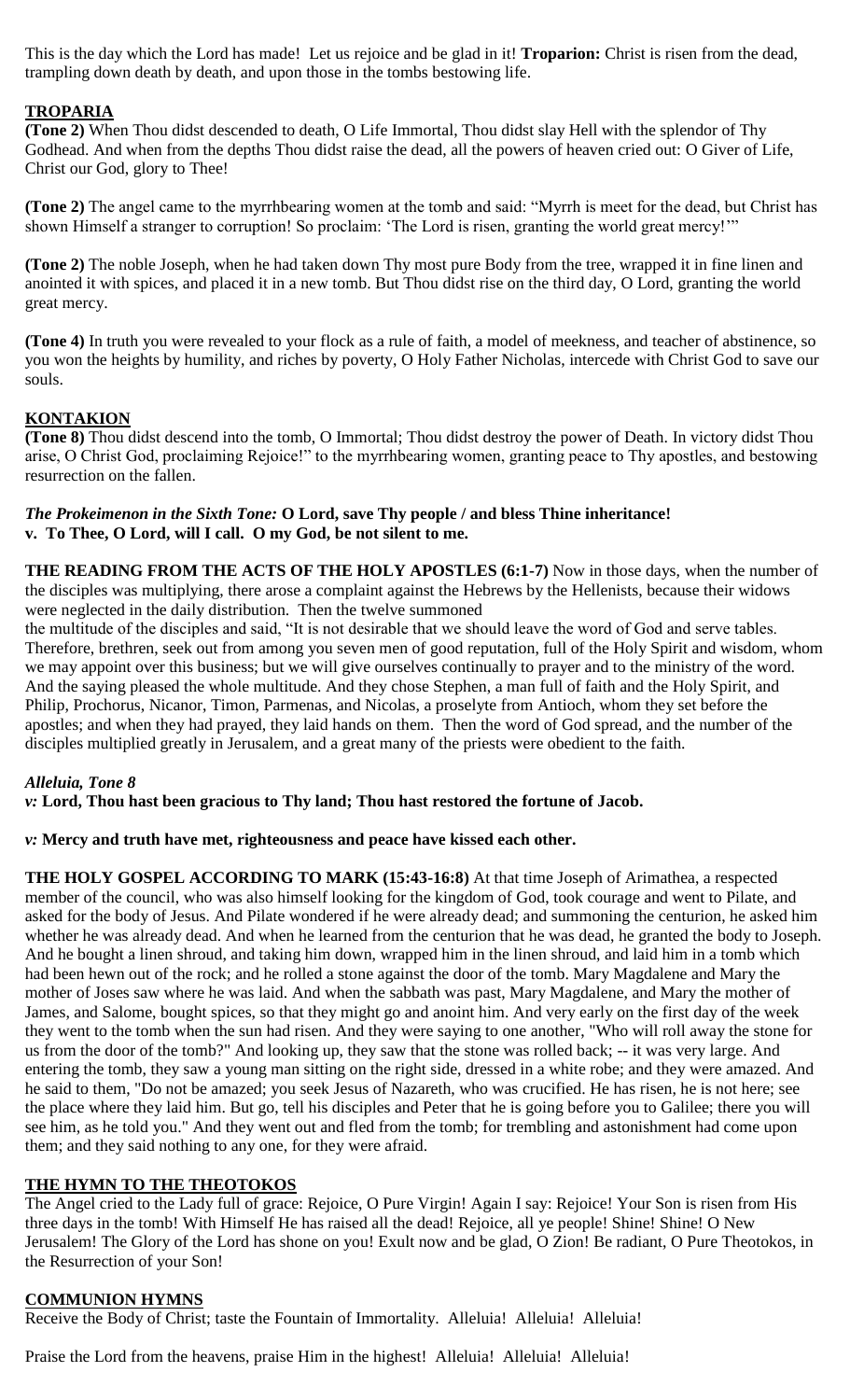### **IN PLACE OF "WE HAVE SEEN THE TRUE LIGHT…"**

Christ is risen from the dead, trampling down death by death, and upon those in the tombs bestowing life.

## **THE HOLY MYRRHBEARERS**

There are eight women who are generally identified as the myrrh-bearers. Each of the four [Gospels](https://orthodoxwiki.org/Gospels) gives a different aspect of the roles of these eight women at the cross and at the tomb on [Easter](https://orthodoxwiki.org/Easter) morning, perhaps since the eight women arrived in different groups and at different times. The eight are[:Mary Magdalene,](https://orthodoxwiki.org/Mary_Magdalene) Mary, the [Theotokos](https://orthodoxwiki.org/Theotokos) (the Virgin Mary), [Joanna,](https://orthodoxwiki.org/Joanna) [Salome-](https://orthodoxwiki.org/Salome)Mary the wife of Cleopas (or Alphaeus), [Susanna,](https://orthodoxwiki.org/Susanna_the_Myrrh-Bearer) [Mary of Bethany,](https://orthodoxwiki.org/Mary_of_Bethany) [Martha of Bethany.](https://orthodoxwiki.org/Martha_of_Bethany)

Of the eight, the first five are the more prominent and outspoken. The last three are included according to tradition. Five of these women were also very wealthy; the women of means were Mary Magdalene, Joanna, Susanna, and Mary and Martha of Bethany.

A confusing aspect in Gospel references to these women is that two of the Marys had a son named James. Mary, the wife of [Alphaeus,](https://orthodoxwiki.org/Apostle_Alphaeus) was the mother of [James,](https://orthodoxwiki.org/Apostle_James_(son_of_Alphaeus)) one of the Twelv[eApostles;](https://orthodoxwiki.org/Apostles) the Virgin Mary was the step-mother of [James,](https://orthodoxwiki.org/Apostle_James_the_Just) the Lord's brother [\(Matthew](https://orthodoxwiki.org/Gospel_of_Matthew) 13:55, [Galatians](https://orthodoxwiki.org/Galatians) 1:19).

In Western tradition, James, the son of Alphaeus, and James, the Lord's brother, have sometimes been identified as the same person. In Eastern tradition, James, the Lord's brother was Bishop of Jerusalem from 30-62 AD and never left the vicinity of Jerusalem. He is the James who rendered the decision of the council of Jerusalem in 48 AD (Acts 15:13-19). Eastern Tradition links James, the son of Alphaeus, with [evangelism](https://orthodoxwiki.org/Evangelism) abroad, especially in Egypt where he was [martyred.](https://orthodoxwiki.org/Martyr)

One helpful tip that can clear up the confusion between these two Marys is the passage that refers to the Virgin Mary as the mother of James and Joseph (Matthew 13:55). This Joseph is also called *Barsabas*, *Justus*, and *Judas* [\(Acts](https://orthodoxwiki.org/Acts_of_the_Apostles) 1:23 and 15:22). Therefore, in Matthew 27:56, the women looking on from afar at the cross were Mary Magdalene, the Virgin Mary (that is, Mary the mother of James and Joseph), and [Salome](https://orthodoxwiki.org/Salome) (the wife of [Zebedee](https://orthodoxwiki.org/Zebedee) and the Virgin Mary's step-daughter).

Matthew refers to Mary Magdalene and "the other Mary," who is probably the Virgin Mary also from the context (Matthew 27:61 and 28:1). Such [Church Fathers](https://orthodoxwiki.org/Church_Fathers) as St. [Gregory of Nyssa](https://orthodoxwiki.org/Gregory_of_Nyssa) and St. [Gregory](https://orthodoxwiki.org/Gregory_Palamas)  [Palamas](https://orthodoxwiki.org/Gregory_Palamas) support this interpretation. Similarly, St. Gregory of Nyssa identifies "Mary, the mother of James" [\(Mark](https://orthodoxwiki.org/Gospel_of_Mark) 16:1 and [Luke](https://orthodoxwiki.org/Gospel_of_Luke) 24:10) as the Virgin Mary also.

These eight women had been together a lot during Jesus' three-year public ministry. Mary Magdalene, Joanna, Susanna, and others (Luke 8:3) are described as providing for Jesus out of their possessions (that is, acting as [deaconesses\)](https://orthodoxwiki.org/Deaconess). These same women had faithfully followed him from Galilee and had come up with him to Jerusalem (Matthew 27:55, Mark 15:40-41, and Luke 23:55).

### May 12, 2019

| અફ્રેૂબ અફ્રેૂબ અફ્રેૂબ અફ્રેૂબ અફ્રેૂબ અફ્રેૂબ અફ્રેૂબ અફ્રેૂબ અફ્રેૂબ અફ્રેૂબ અફ્રેૂબ અફ્રેૂબ અફ્રેબ |  |  |  |
|--------------------------------------------------------------------------------------------------------|--|--|--|
| <b>CANDLE INTENTIONS FOR THE HEALTH AND BLESSINGS OF</b>                                               |  |  |  |

| Health & God's blessings for good health on our son Thomas Panoff's namesday           |                       |
|----------------------------------------------------------------------------------------|-----------------------|
| $(May 5th)$ & our son Christopher Panoff's namesday (May 9 <sup>th</sup> )             | Baba & Dedo           |
| Mary, Anna, Patsy & Alex                                                               | Alex & Magda Popoff   |
| Fr. Tom, Fr. Roman, Fr. Dimitrie, Fr. Anthony, Matushka Rose Marie, Angelo, Christine, |                       |
| Aaron, Reggie, Alex, Irene, Rimi, Allen, Deborah, JoAnn, Susan, Luba, David,           |                       |
| Anna, Walt, Calvin, Vladimir, Dorothy, John, Rose, Allison, Stojan, Mira, Bosa,        |                       |
| Jeanette, Nicholas, Margaret, Ted, Marlene, Gladys, my family and friends              | Joe Tome              |
| Special Intention                                                                      | Joe Tome              |
| Debbie & Ralph Neely Happy Anniversary $\sim$ God's blessings                          | Mom                   |
| David Goodman Happy Birthday ~ Health & God's blessings                                | Mom                   |
| <b>CANDLE INTENTIONS FOR BLESSED REPOSE</b>                                            |                       |
| Stella Branoff for Mother's Day                                                        | Linda & Peter Branoff |
| Peter Popoff                                                                           | Alex & Magda Popoff   |

Themyana Brown & Julia Goodman Blessed Repose ~ Memory Eternal Dorothy Goodman<br>Evanka Elieff (4 yrs.) Blessed Repose ~ Memory Eternal Dorothy Goodman Evanka Elieff (4 yrs.) Blessed Repose ~ Memory Eternal

### **ETERNAL LIGHT AT THE ALTAR**

In thanksgiving to God for the gift of Fr. Matthew's priestly vocation~Health & Blessings (May  $14^{\text{th}}$ -24<sup>th</sup> anniversary of ordination)

ခရွိက ခရွိက ခရွိက ခရွိက ခရွိက ခရွိက ခရွိက ခရွိက ခရွိက ခရွိက ခရွိက ခရွိက ခရွိက ခရွိက ခရွိက

**CHRIST IS RISEN! INDEED HE IS RISEN! WELCOME** to all our friends and visitors. Please join us in our fellowship hall.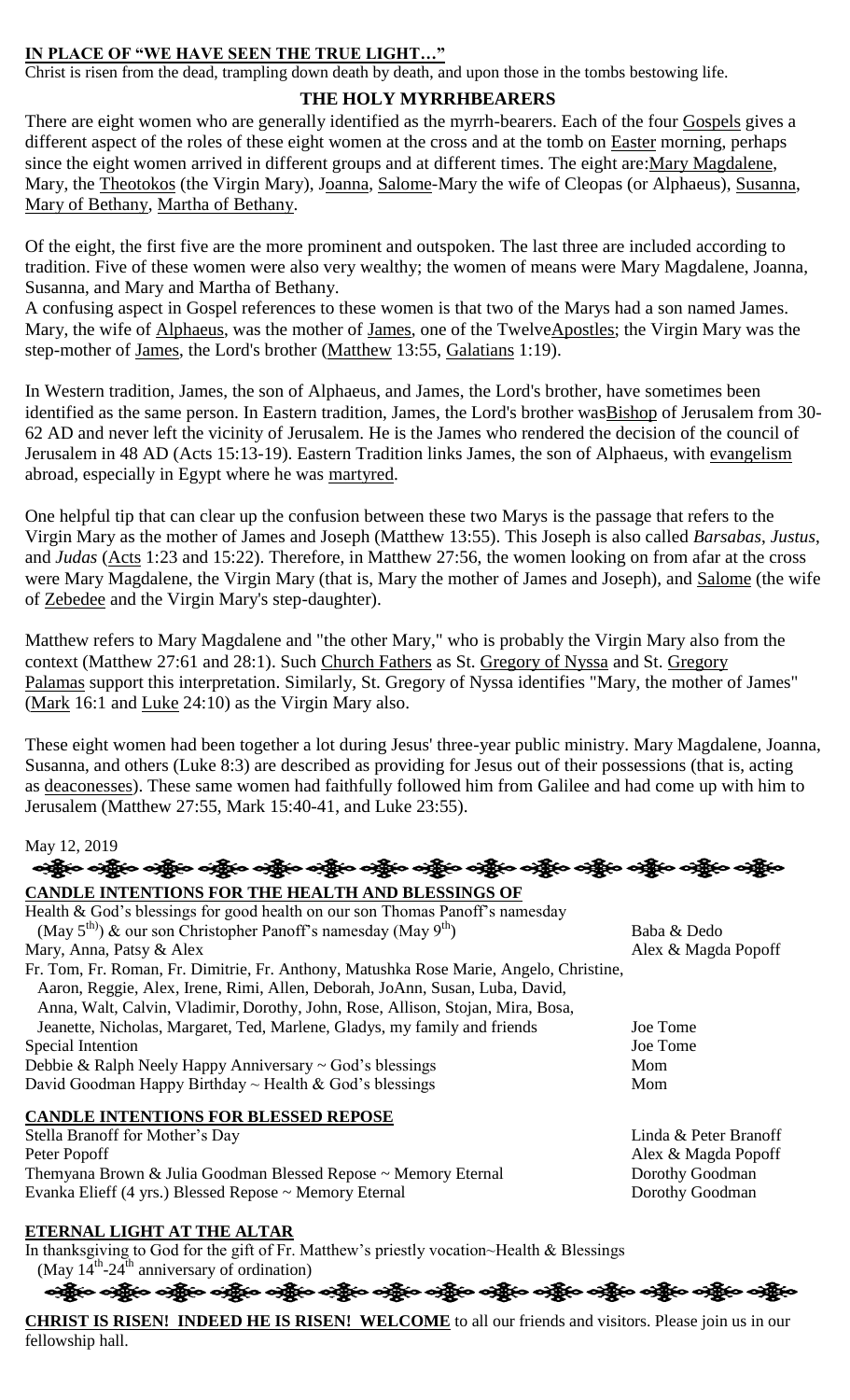**COFFEE &DONUTS** are provided today by the Branoff & Steiner family in memory of Stella Branoff & Freda Farone.

**BINGO** is postponed until a later date.

### **OUR CHARITY MINISTRIES**

**HOPE IN A BOX** is collecting bar & hand soap for the month of May. Place the items in the blue box in the hall. Catholic Charities Community Closet will distribute the items.

**FOOD DRIVE** Place non-perishable food items in the other blue box in the hall.



**GRADUATIONS** It's that time of year again. If you have anyone in your family that will be graduating from High School or College please let us know so that we may put their name in our June bulletin. We will need the following information no later than May,  $15<sup>th</sup>$ . 1) Name of Graduate 2) School they are graduating from 3) If they are graduating with honors 4) Name of the parents and grandparents and 5) Where they will be attending in the fall if they are a high school graduate.



 **BLESSING OF GRAVES** will take place on Saturday, May 25 and Sunday, May 26. The Schedule is: Saturday, May 25 9:00 am Evergreen Cemetery beginning inside the chapel with a Trisagion Service 12:30 pm Crestwood Cemetery 1:30 pm Sunset Hills Cemetery 2:00 pm New Calvary Cemetery Sunday, May 26 2:00 pm St. Nicholas Cemetery

If there is another cemetery you'd like to be visited, please contact the parish office as soon as possible so that it can be scheduled. If you know anyone who has family buried at the parish cemetery but who are not parishioners of St. Nicholas, please let them know of the date and time for the services at the graves on Sunday, May 26<sup>th</sup>.

**"EXPLORING OUR FAITH"** will meet May 28 at St. George at 6 pm.

### **MACEDONIAN GOLF OPEN**

Spring is here and that can only mean one thing, the Macedonian Open is right around the corner. There are a number of ways to get involved. If you can sponsor a sign it is highly encouraged. Donating a gift card or cash is also helpful to our committee. **This year's outing will be held on Monday, June 17th at the Flint Elks Golf Club. As has been our tradition, that is the Monday after Father's Day.** We encourage everyone to participate in some way. Please contact one our committee members if you have any questions. Angelo Panoff, Christine Panoff, Linda Branoff, George Branoff or Chris Nedanis.

**MEMORY ETERNAL! CHRIST IS RISEN!** JoAnn Havens fell asleep in the Lord on Saturday, May 11. She is the sister of Subdeacon Johnny Kantor. Her funeral services which will be served by Archpriest Paul Monkowski are listed in the weekly schedule. Christ grant her rest among the saints in the light of his face. Bog da prosti! Christ is risen!

### **Save the Date: Sixth Parish Forum to be held in Canonsburg, PA July 11-13**

The Orthodox Church in America's **Archdiocese of Western Pennsylvania**, [Diocese of the Midwest](https://www.midwestdiocese.org/) and [Bulgarian Diocese](https://www.bdoca.org/) will cosponsor the Sixth Parish Development Forum at [Saint John the Baptist Church,](http://www.frunner.org/) Canonsburg, PA July 11-13 2019. The conference, open to clergy and laity alike, is designed to establish mutually supportive relationships among participants, explore the challenges facing parishes in North America, and encourage dialogue about life in healthy, vibrant Orthodox parishes. "This year's theme will be 'Strengthening Our Witness to the Community: Growing and Sharing Our Faith, Welcoming Others,' said Priest Stephen Frase, the Forum's clergy cochairperson. "With this as a framework, workshops and presentations will stimulate parishes to become hopeful Christian communities living a life in Christ, sharing the Gospel in their locale and doing the work of Christ in the world." **Registration will be online only and will open May 15. To maintain an atmosphere of fellowship and dialogue among attendees, registration will be limited to 60 participants.** Sessions will begin at 3:00 p.m. on Thursday July 11 and conclude at noon on Saturday, July 13. A block of rooms has been reserved at a local hotel. The \$100.00 per person registration fee will include meals, breaks, a hospitality reception and Forum materials. Attendees from the OCA's Bulgarian Diocese, the Archdiocese of Western Pennsylvania and the Diocese of the Midwest are eligible for full tuition rebates and grants to assist with travel costs. According to Mr. Kormos, many other OCA dioceses offer scholarships to small parishes desiring to send attendees. Additional information will be posted as it becomes available.

### **[Pilgrimages to Alaska to mark double a](https://oca.org/cdn/images/news/2019-0410-akpilgrimage.jpg)nniversaries in 2020**



SYOSSET, NY [OCA] The year 2020 marks the 50th anniversaries of the granting of Autocephaly and the Glorification of Saint Herman of Alaska. To mark these historic occasions, a number of pilgrimages to Alaska are being planned by the dioceses of the Orthodox Church in America.